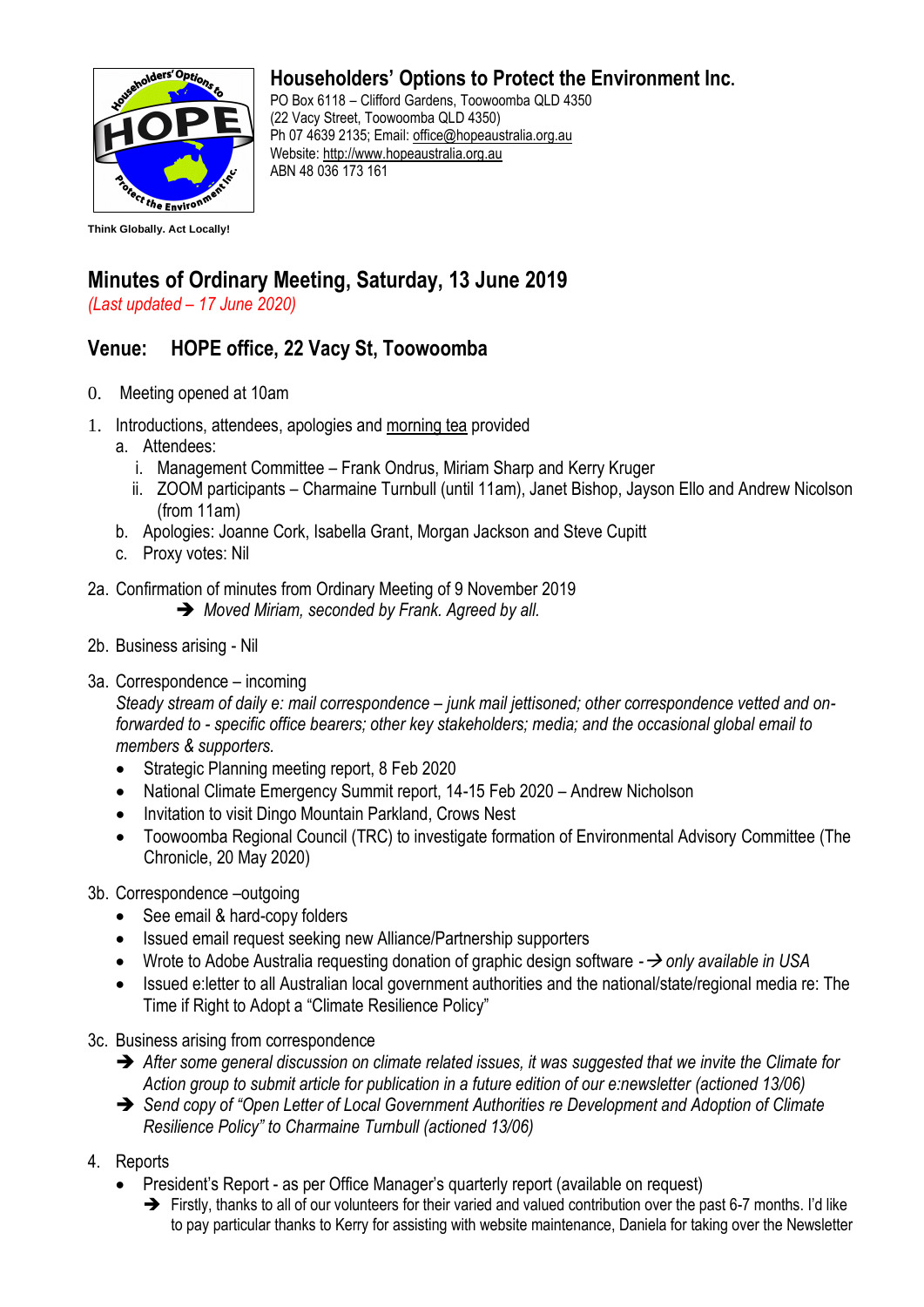Editor position; and, Steve and Andrew for their assistance in developing projects and assisting with grant applications.

- $\circ$  Significant highlights (7 x Enews Bulletins: 3 events)
	- o 02/12/19 End of Year Social
	- o 17/12/19 Initiated 'in-house' appeal for books & magazines for Gatton Women's Prison
	- o 08/02/20 Strategic Planning Meeting
	- $\circ$  14/02/20 Andrew' Nicholson's attendance at National Climate Emergency Summit, Melbourne
	- o 24/02/20 Earth Laws Forum, Toowoomba
	- $\circ$  21/04/20 Received notification that our application for listing on the national Register of Environmental Organisations was successful. Yahoo!!!
- o Media Releases (x10)
- $\circ$  Submissions (x6)
	- o Product Stewardship Amendment (Packaging and Plastics) Bill 2019 (x2)
	- o Review of EPBC Act (x4)
- o Grants (3 unsuccessful; 2 successful; 4 pending)
	- o Funding for new computer system received from GCBF (Qld)
	- o Funding from federal Communities Environment Program to undertake:
		- *Management of Endangered, Vulnerable and Near Threatened (EVNT) Fauna / Flora Species in typical Matters of National Environmental Significance (MNES) / Threatened Ecological Communities (TEC) vegetation communities through knowledge – Species Likelihood of Occurrence Matrix, Property Specific Species Mgt Plans and Site Mgt Plans*
- o Account activities see Treasurer's report
- Secretary's Report Nil
- Treasurer's Report
	- $\circ$  Opening balance at 8 Feb 2020 = \$1,147,18
		- $\circ$  Transactions for quarter (see attachment)
		- Closing balance as at 31 May 2020 =  $$1,643.02$
- Other reports Nil
- 5. General business
	- Impact of COVIDE-19 on HOPE's operation and that of our environment colleagues
	- Update on Strategic Planning Meeting of 8 Feb 2020
		- ➔ *Need to increase membership*
		- ➔ *Ongoing support and promotion of national campaigns*
		- ➔ *Investigate more Alliance/Partners*
	- Listing on Federal Register of Environmental Organisations and what it means for us
		- o Deductible Gift Recipient (DGR) status with tax office (ATO)
			- ➔ *Update website 'Donation' page to reflect HOPE Public Fund details*
			- ➔ *Create HOPE Public Fund receipt form*
		- $\circ$  Ability to mount major fund-raising campaigns
		- $\circ$  Access to a greater range grants with DGR a requirement
		- ➔ *Check available Grant List subscriptions*
		- o Ability to attract corporate sponsorship
			- ➔ *Refresh 'Sponsorship Prospectus' with the inclusion of a statement siting our DGR status*
			- ➔ *Start compiling current lists of organisations to target*
	- Report on Grants
		- $\circ$  GCBF application successful new computer system purchased
		- o Communities Environment Program (CEP) successful work to commence mid-June 2020
		- $\circ$  Australian Ethical Investments Develop a series of Podcasts on local environmental issues
		- $\circ$  ARTC Inland Rail Development of a Waste Minimisation brochure
		- o Printing of UN SDG posters
			- TRC Micro Grants program  $\rightarrow$  Unsuccessful
			- Australian Communities Foundation (06/06)